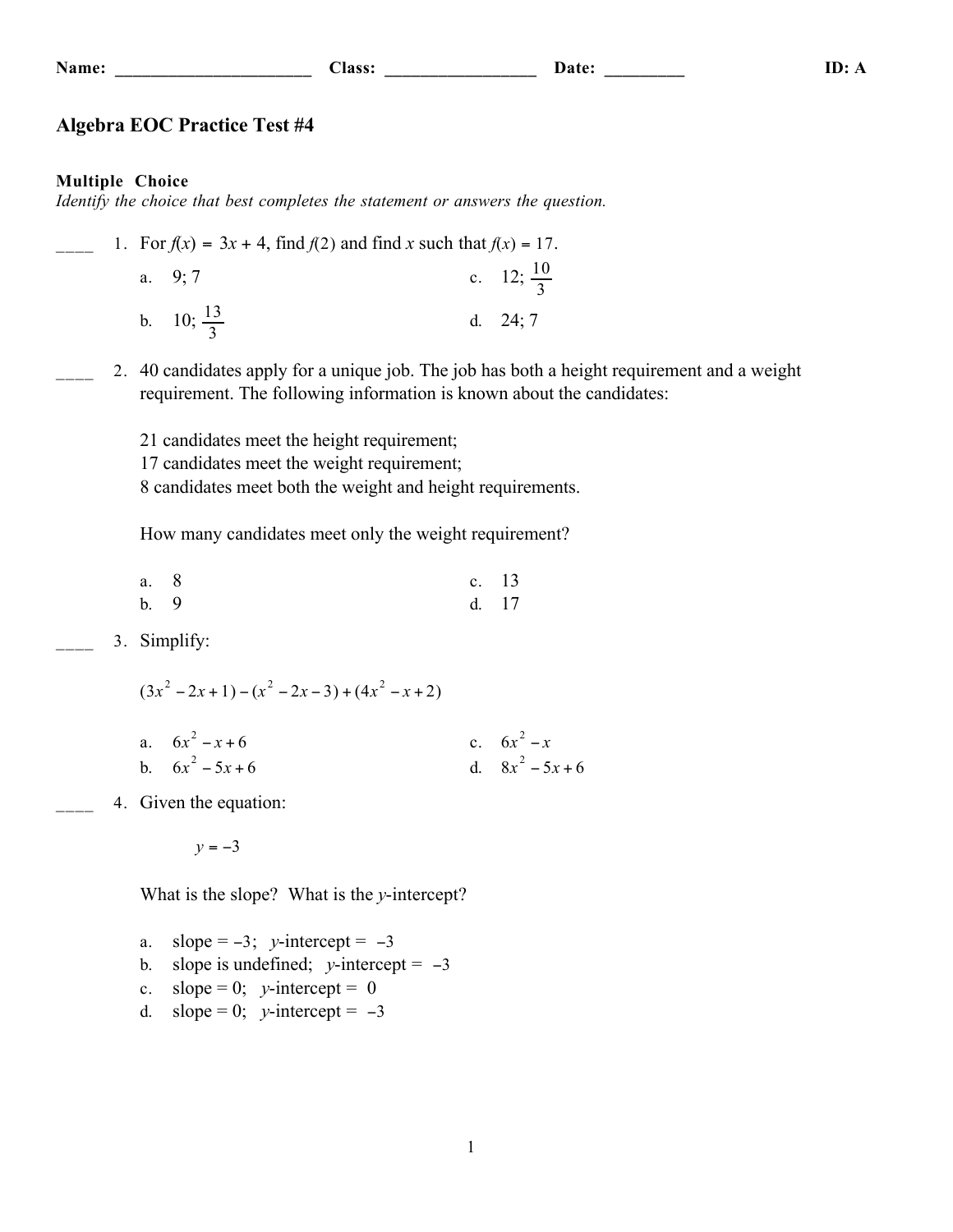\_\_\_\_ 5. In the Venn diagram, the universe *U* represents people that live in a certain neighborhood. Set *A* represents people with pools, and set *B* represents people with gardens.



What is the BEST description of the people reprented by the shaded areas of the Venn diagram?

- a. These are people that either have a pool or a garden, but not both.
	- c. These are people that have both a pool and a garden.
- b. These are people that have neither a pool nor a garden.
- d. These are people that have both a pool and a garden, or neither of these things.
- \_\_\_\_ 6. Find the union and intersection of the pair of sets.
	- *M* = {2, 6, 12}; *N* = {3, 6, 12, 13, 14} a. *M* ∪ *N* = {2, 3, 6, 12}; *M* ∩ *N* = {6, 12} c.  $M \cup N = \{2, 3, 6, 12, 13, 14\};$ *M* ∩ *N* = {6} b. *M* ∪ *N* = {2, 3, 6, 12, 13, 14}; *M* ∩ *N* = {6, 12} d.  $M \cup N = \{6, 12\}$ ; *M* ∩ *N* = {2, 3, 6, 12, 13, 14}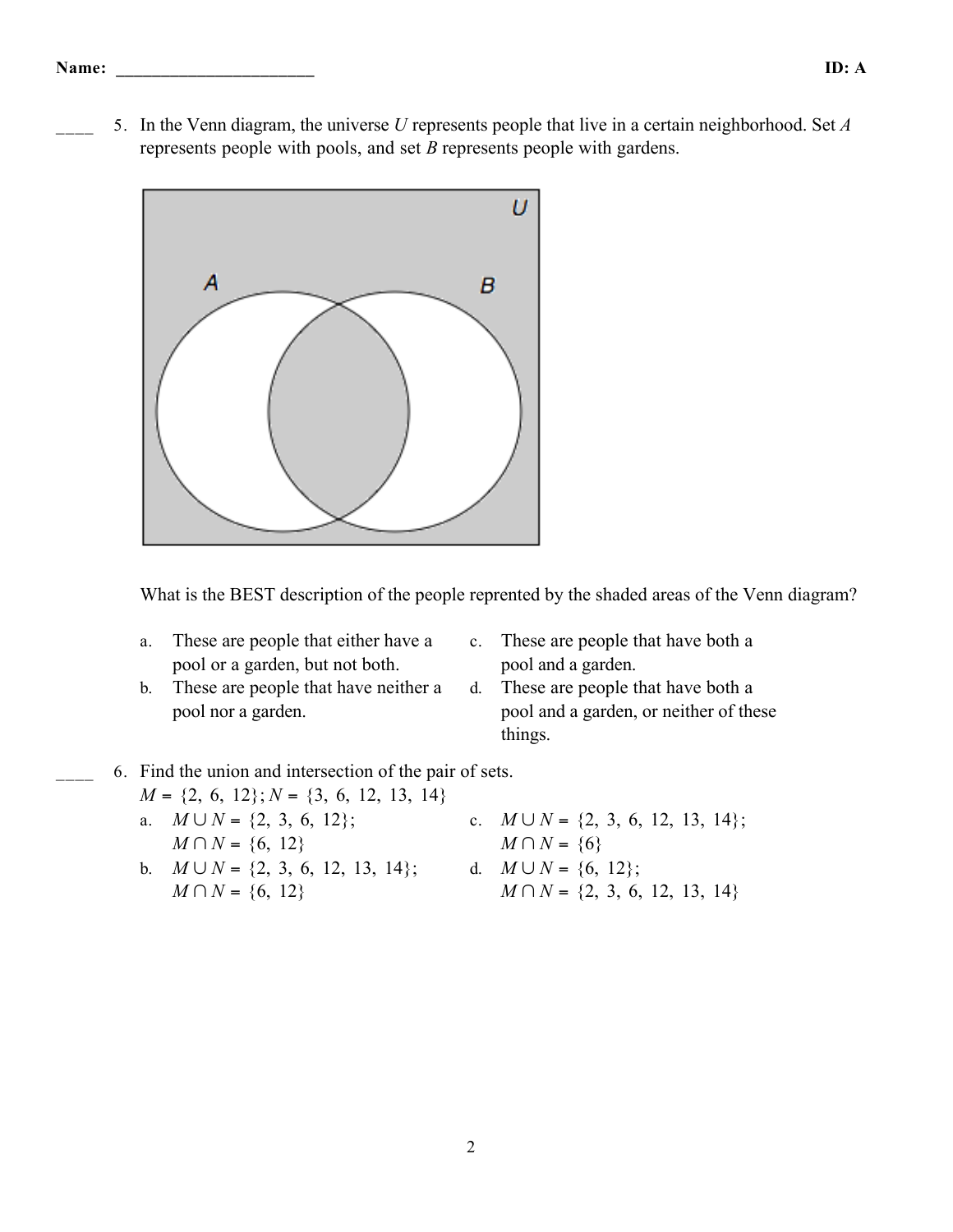\_\_\_\_ 7. Abbey goes bike riding. The graph represents the distance she rides over time. Which of the following is the best interpretation of the slope of the line segment?



- 
- a. She bike rides 1,000 feet per minute. c. It takes her 1 minute to ride 2,000 feet.
- b. It takes her 2 minutes to ride 1,000 feet.
- d. She bike rides 8,000 feet per minute.
- \_\_\_\_ 8. Students in grades 6, 7, and 8 sold a total of 320 concert tickets. Grade 6 students sold *x* tickets. Grade 7 students sold *s* tickets and Grade 8 students sold *t* tickets.

Use the equation  $x + s + t = 320$  to find x, the number of tickets that were sold by Grade 6 students.

| a. $x = 320 - t + s$ | c. $x = 320 + t - s$ |
|----------------------|----------------------|
| b. $x = 320 - t - s$ | d. $x = s - t - 320$ |

\_\_\_\_ 9. Find the value of *b*.

 $9x^{2} + bx - 21 = 3(3x^{2} + 2x - 7)$ 

a.  $-3$  c. 3 b. 2 d. 6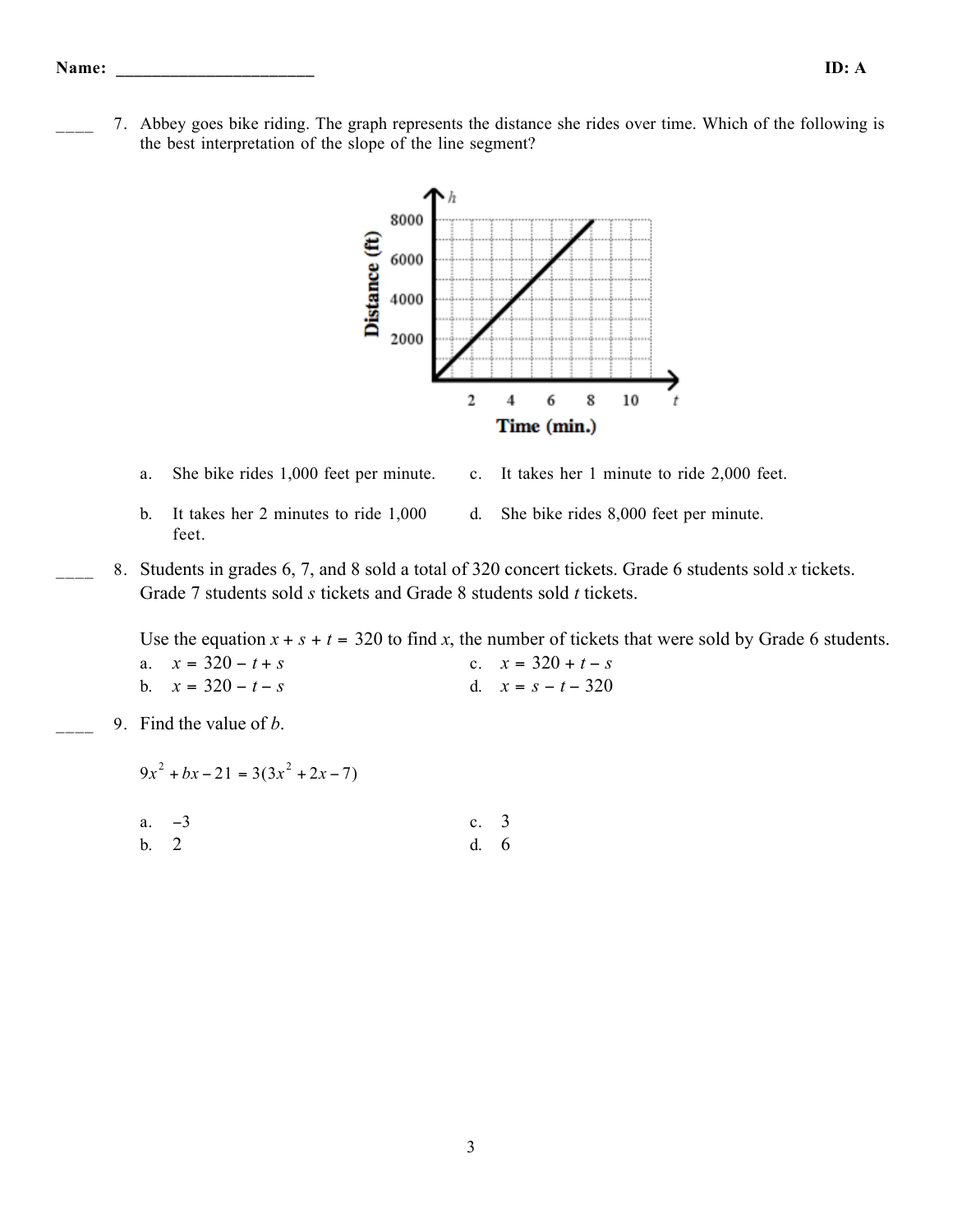10. Samantha is going shopping for shirts and shorts. Shirts cost \$10 and shorts cost \$15. Samantha will spend \$90. The equation below can be used to find out how many shirts and shorts Samantha can buy, where *x* is the number of shirts and *y* is the number of shorts.

 $10x + 15y = 90$ 

Which of the following graphs shows the graph of this equation?



11. Which equation represents the data in the table?

|                 |  | $\begin{array}{ c c c c c c c c }\hline x&0&1&2&3&4 \ \hline y&-4&-2&0&2&4 \ \hline \end{array}$ |  |                 |
|-----------------|--|--------------------------------------------------------------------------------------------------|--|-----------------|
| a. $y = x - 4$  |  |                                                                                                  |  | c. $y = 2x - 4$ |
| b. $y = 2x - 2$ |  |                                                                                                  |  | d. $y = 4x - 4$ |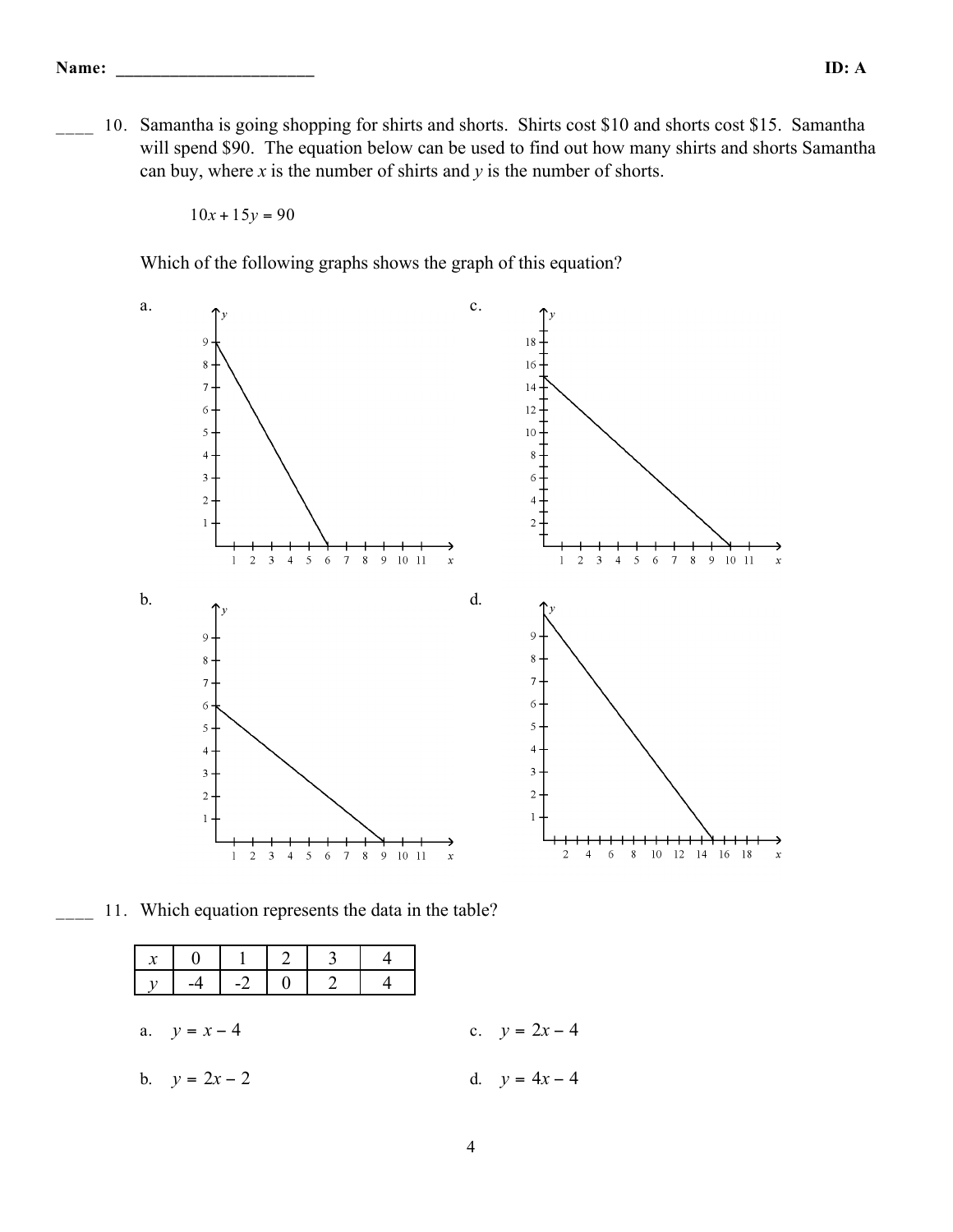|  |    | 12. Which of the following properties could be used to solve the following equation?<br>$-9p = -108$ |             |                                     |
|--|----|------------------------------------------------------------------------------------------------------|-------------|-------------------------------------|
|  | a. | <b>Addition Property of Equality</b>                                                                 | $c_{\cdot}$ | Multiplication Property of Equality |
|  |    | b. Subtraction Property of Equality                                                                  | $d_{\cdot}$ | Distributive Property               |
|  |    | 13. If you graph $y = 2x^2 - 8x - 10$ , the y-intercept of the graph of the equation is              |             |                                     |
|  |    | a. $-18$                                                                                             | c. $2$      |                                     |
|  | h. | $-10$                                                                                                |             |                                     |

- <sup>14</sup>. Which of the following epressions is equal to 1? Assume variables represent postive numbers.
	- a.  $3x^0$ c.  $x^1$ b.  $10(x^0)$ ) d.  $(5x)^0$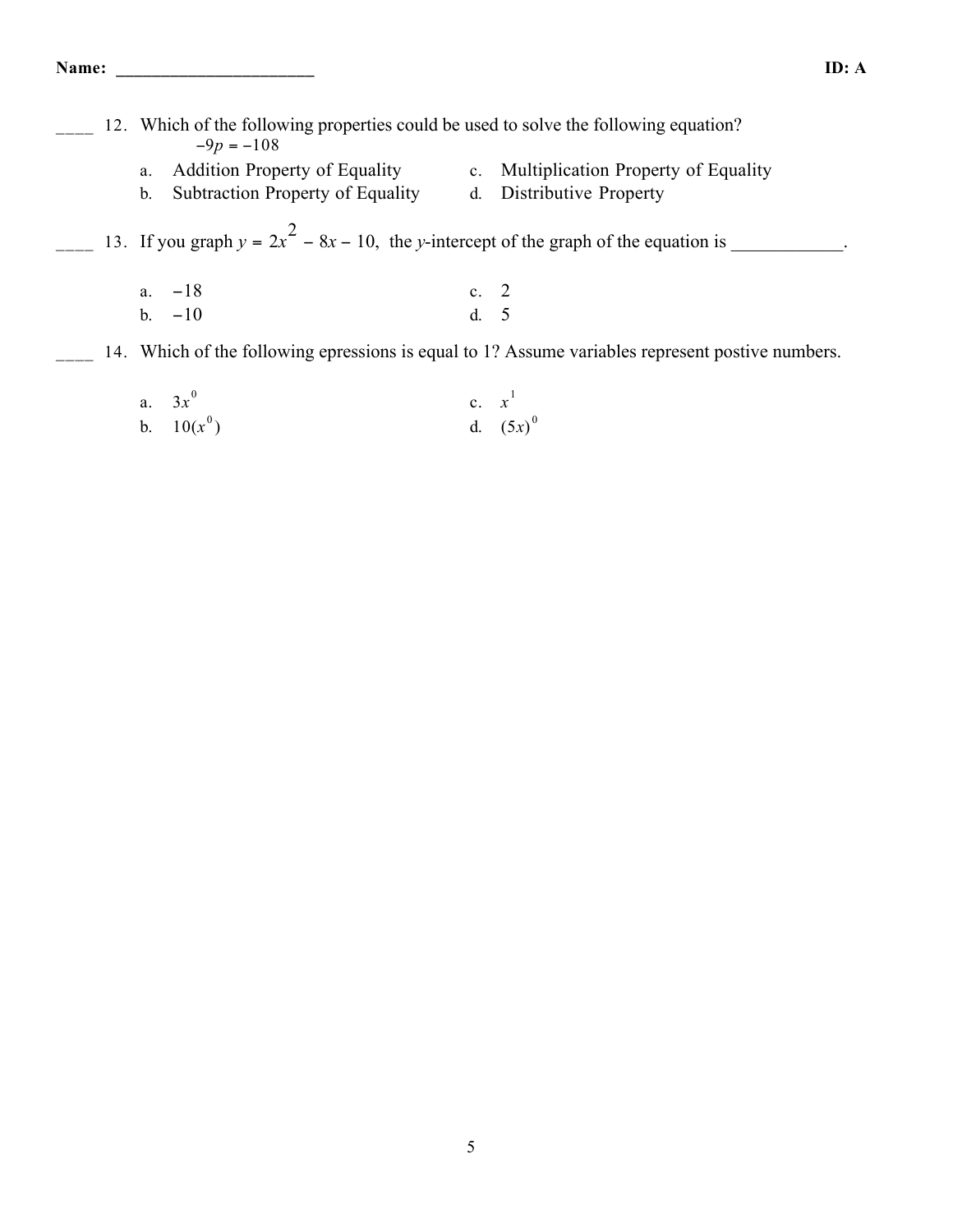\_\_\_\_ 15. In Mr. Rojo's music class, 14 students play piano, 18 students play guitar, and 9 play drums. No student plays any other istruments. The following information is also true:

7 students play only guitar;

2 students play all three instruments;

- 5 students play only piano;
- 1 student plays piano and drums, but not guitar

This information is placed in a Venn diagram as shown:



How many students play exactly two instruments?

- a. 10 c. 15 b. 12 d. 18
- 16. A cannonball is fired with an initial velocity of 100 meters per second. The object's distance, *d*, above the ground at any time, *t*, can be represented by the equation  $d = 100t - 5t^2$ . When will the cannonball be 600 meters above the ground?

a. 
$$
t=10 \text{ sec}
$$

- c.  $t = 8.6$  sec,  $t = 11.4$  sec
- 
- b.  $t = 5 \text{ sec}, t = 15 \text{ sec}$  d. The cannonball will never reach 600 meters.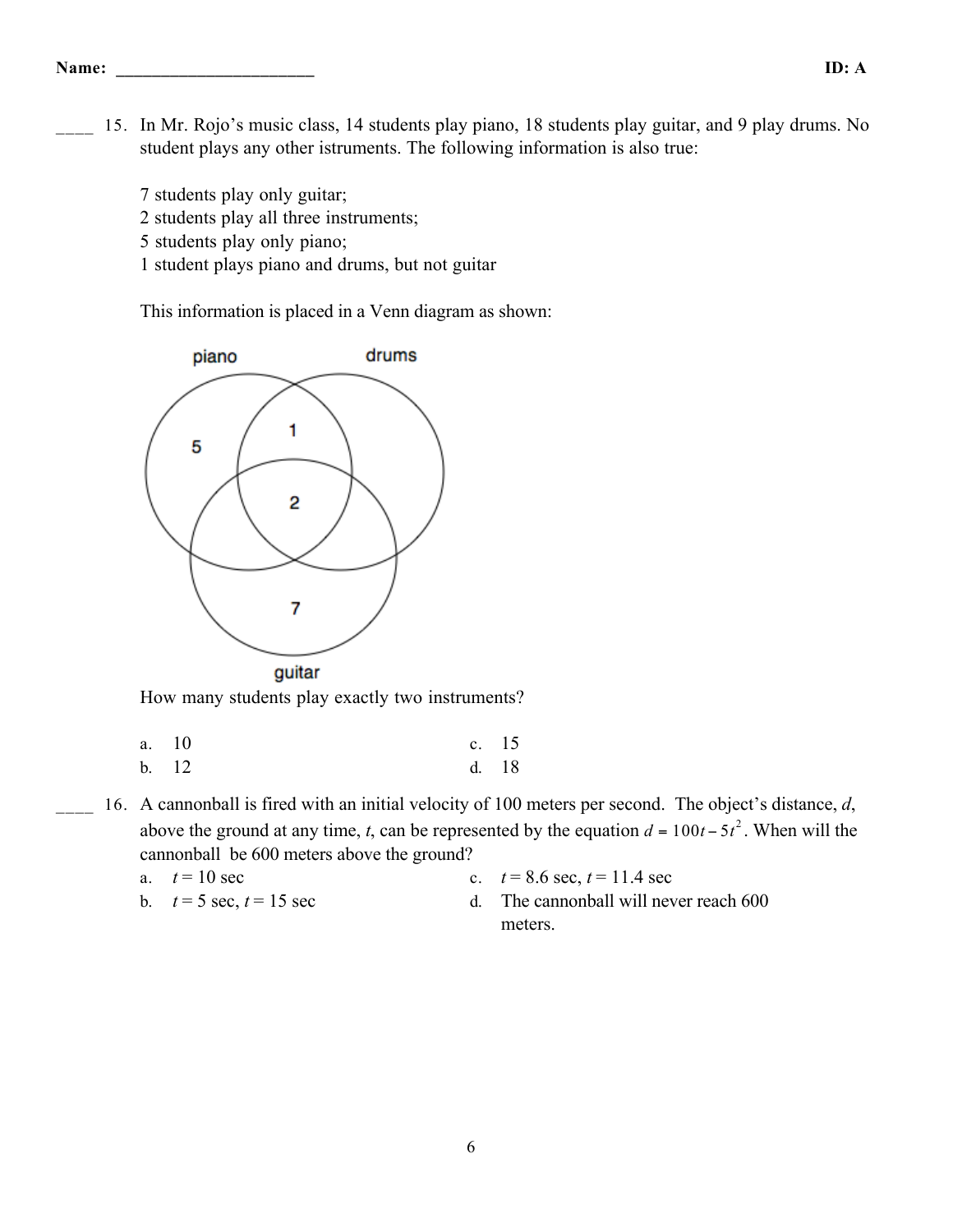|     |                        |         |                                  | $r$ and $\omega$ in the those show a finem retain on $\omega$ . This the stope. |    |         |                                            |                                                                                                                                                                                                           |
|-----|------------------------|---------|----------------------------------|---------------------------------------------------------------------------------|----|---------|--------------------------------------------|-----------------------------------------------------------------------------------------------------------------------------------------------------------------------------------------------------------|
|     | $\boldsymbol{x}$       |         | 6                                | 8                                                                               | 11 |         | 15                                         |                                                                                                                                                                                                           |
|     | $\boldsymbol{v}$       |         | $\overline{4}$                   | 10                                                                              | 19 |         | 31                                         |                                                                                                                                                                                                           |
|     | $\overline{3}$<br>a.   |         |                                  |                                                                                 |    |         | c. $\frac{1}{3}$                           |                                                                                                                                                                                                           |
|     | $-3$<br>$\mathbf{b}$ . |         |                                  |                                                                                 |    |         | d. $-\frac{1}{3}$                          |                                                                                                                                                                                                           |
|     |                        |         |                                  |                                                                                 |    |         |                                            | 18. Papaya are on sale at 2 fruit for \$5.00. How much will 5 papaya cost?                                                                                                                                |
|     | a.                     | \$10.00 |                                  |                                                                                 |    | $c_{-}$ | \$12.50                                    |                                                                                                                                                                                                           |
|     | $b$ .                  | \$15.50 |                                  |                                                                                 |    | d.      | \$25.00                                    |                                                                                                                                                                                                           |
|     |                        |         |                                  |                                                                                 |    |         |                                            |                                                                                                                                                                                                           |
|     |                        |         | 19. Factor: $2(3-m)$ – 3m(m – 3) |                                                                                 |    |         |                                            |                                                                                                                                                                                                           |
|     | a.                     |         | $(2-3m)(m-3)$                    |                                                                                 |    |         | c. $(2+3m)(3-m)$                           |                                                                                                                                                                                                           |
|     | $\mathbf{b}$ .         |         | $(2+3m)(m-3)$                    |                                                                                 |    |         | d. $(6-2m)(m-3)$                           |                                                                                                                                                                                                           |
|     |                        |         |                                  | complete to have driven 35 miles.                                               |    |         |                                            | 20. A driver who completes 4 laps has driven 10 miles. Determine how many laps a driver must                                                                                                              |
|     | a.                     | 40 laps |                                  |                                                                                 |    |         | c. $14 \text{ laps}$                       |                                                                                                                                                                                                           |
|     | $\mathbf b$ .          | 12 laps |                                  |                                                                                 |    | d.      | 9 laps                                     |                                                                                                                                                                                                           |
|     |                        |         |                                  |                                                                                 |    |         |                                            |                                                                                                                                                                                                           |
| 21. |                        |         |                                  |                                                                                 |    |         |                                            | Christina is using her computer to design invitations to her birthday party. The text of the invitation                                                                                                   |
|     |                        |         |                                  |                                                                                 |    |         |                                            | is contained in a rectangle with a length of 9.5 inches and a width of 5 inches. Around the perimeter<br>of the text, Christina wants to have a red border of width r. Around the red border, she wants a |
|     |                        |         |                                  |                                                                                 |    |         |                                            | purple border of width $p$ . Find an expression for the perimeter of the completed invitation.                                                                                                            |
|     | a.<br>$\mathbf{b}$ .   |         | $29 + 8r + 8p$<br>$19 + 8r + 8p$ |                                                                                 |    |         | c. $14.5 + 4r + 4p$<br>d. $47.5 + 6r + 2p$ |                                                                                                                                                                                                           |
|     |                        |         |                                  |                                                                                 |    |         |                                            |                                                                                                                                                                                                           |
|     |                        |         |                                  |                                                                                 |    |         |                                            | 22. A jar of dimes and quarters is worth \$4.55. If there are the same number of dimes as quarters, what is                                                                                               |

17. The values in the table show a linear relationship. Find the slope.

s as quarters, what is the value of only the dimes?

| a. \$1.10 | c. $$2.40$ |
|-----------|------------|
| b. \$1.30 | d. $$3.25$ |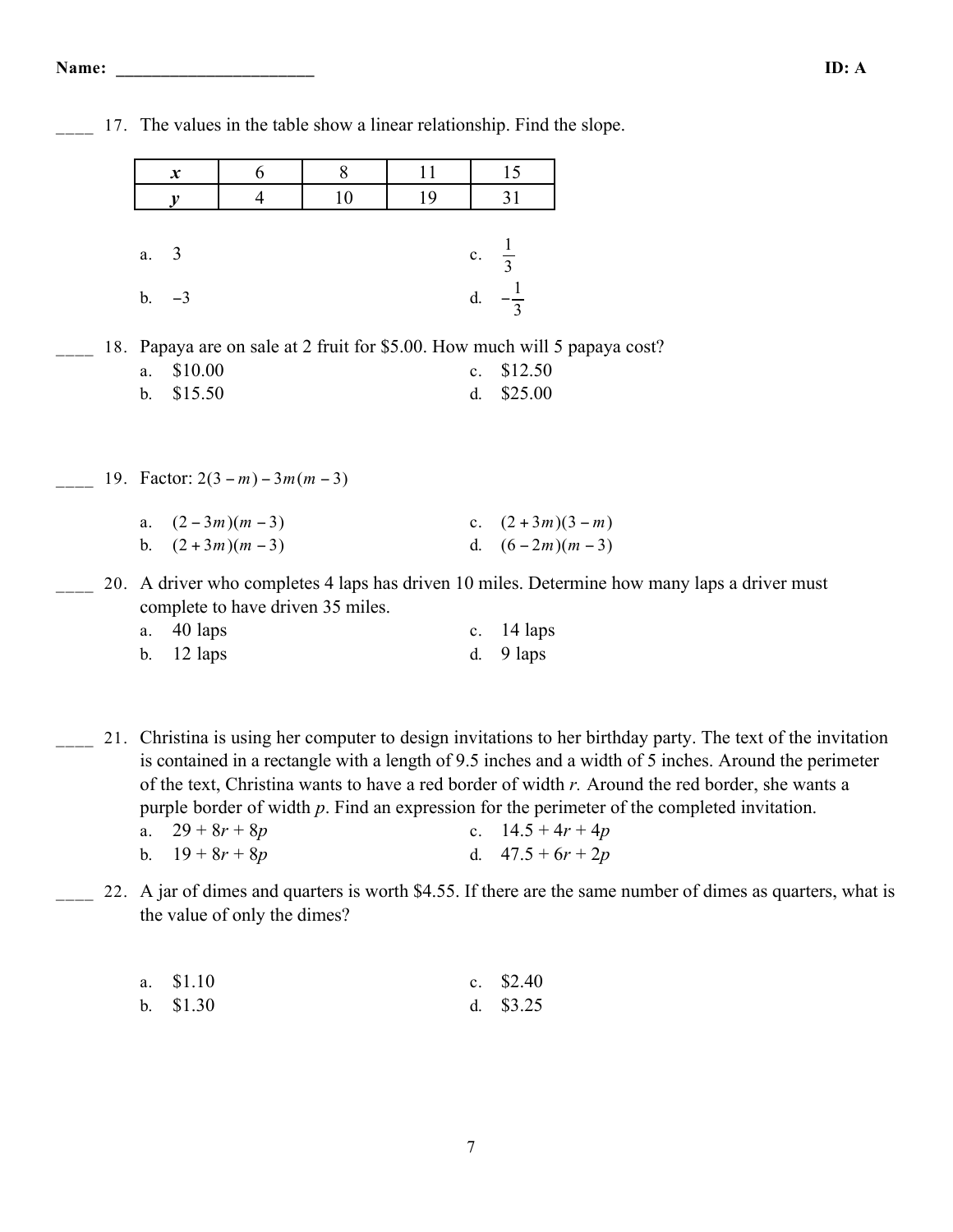23. Add  $\sqrt{27} + \sqrt{48} + \sqrt{75}$ . a. cannot combine a. cannot combine<br>b.  $5\sqrt{6}$  d.  $50\sqrt{3}$ 24. Leslie joins a fitness club that has a membership fee of \$20 plus \$15 per month. Rashad's club has a fee of \$40 and charges \$10 per month. In how many months will the two clubs cost the same? a. 4 months c. 9 months b. 6 months d. 12 months 25. Factor  $5(x-2) - 9x(x-2)$ . a.  $-45x(x-2)$  c.  $(5-9x)(x-2)(x-2)$ b.  $(x-2)(9x-5)$  d.  $(x-2)(5-9x)$ 

26. What is the equation of the line that is perpendicular to  $\overline{PQ}$  and passes through the origin?



27. To be safe for eating when cooking beef, the internal temperature should be between 145°F and 170°F, inclusive. Which graph shows the safe cooking temperatures for beef?

a. c. b. d.

8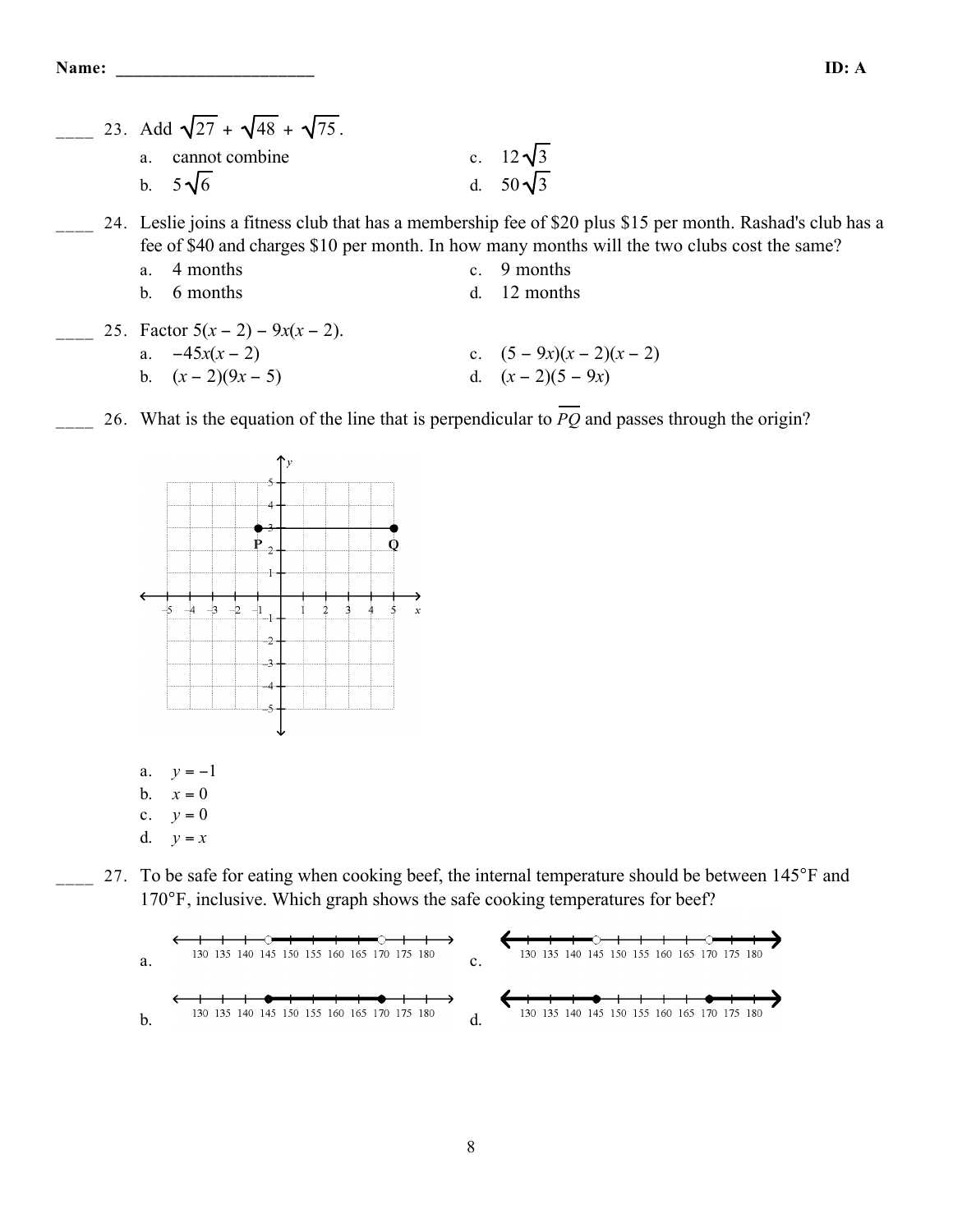**Name: \_\_\_\_\_\_\_\_\_\_\_\_\_\_\_\_\_\_\_\_\_\_ ID: A**

28. Divide. Simplify your answer.

$$
(12x4 - 18x3 + 36x2) \div (6x3)
$$
  
a. 12x - 18 +  $\frac{36}{x}$   
b. 2x - 3 +  $\frac{6}{x}$   
c. 2x<sup>4</sup> - 3x<sup>3</sup> + 6x<sup>2</sup>  
d. 6x -  $\frac{12}{x^2} + \frac{30}{x^3}$ 

\_\_\_\_ 29. You've saved \$120 and plan to spend \$16 for each music CD you purchase. Write an equation to represent *d,* the amount of dollars remaining, as a function of *c*, the number of CDs you purchase.

| a. $c = 16d$ | c. $c = 16d - 120$ |
|--------------|--------------------|
| b. $d = 16c$ | d. $d = 120 - 16c$ |

- \_\_\_\_ 30. A decorator charges \$40 for an initial consultation, then \$80 per hour. Another decorator just charges \$90 per hour. How long is a job for which the two decorators charge the same price?
	- a. 1 hour c. 4 hours

\_\_\_\_ 31. Charlie has \$75 saved and wants to buy DVDs, which cost \$9.00 per DVD. The linear equation  $y = -9x + 75$  represents this situation where *y* is the number of dollars remaining from his savings and *x* is the number of DVDs that have been purchased.

What is the *x*-intercept? What does the *x*-intercept represent?

means he can buy 8 DVDs.

| a. | x-intercept = 75; The x-intercept<br>represents the amount of money |    | c. <i>x</i> -intercept = $\frac{25}{3}$ ; The <i>x</i> -intercept |
|----|---------------------------------------------------------------------|----|-------------------------------------------------------------------|
|    | Charlie has saved.                                                  |    | represents the number of DVDs that                                |
|    |                                                                     |    | Charlie can buy. In this case this                                |
|    |                                                                     |    | means he can buy 8 DVDs.                                          |
| b. | x-intercept = 8; The x-intercept                                    | d. | x-intercept = 3; The x-intercept                                  |
|    | represents the number of DVDs that                                  |    | represents the amount of money                                    |
|    | Charlie can buy. In this case this                                  |    | Charlie has left after he has purchased                           |
|    |                                                                     |    |                                                                   |

8 DVDs.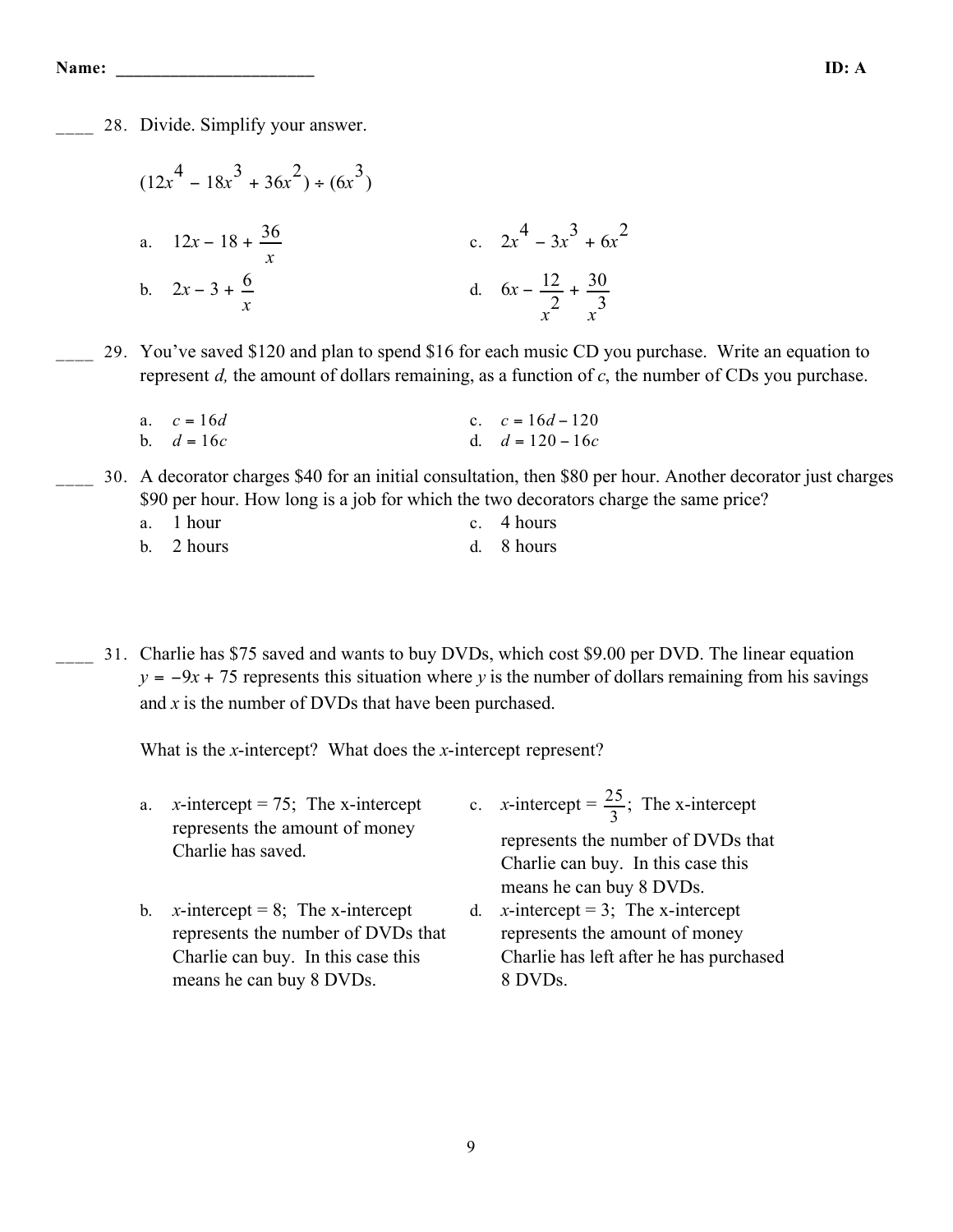\_\_\_\_ 32. Give the domain and range of the relation.

| $\boldsymbol{\mathcal{X}}$ | v  |
|----------------------------|----|
|                            |    |
| 10                         | 21 |
| 0                          | 0  |
|                            |    |

- a. D:  $\{-3, 0, 7, 21\}$ ; R:  $\{-2, 0, 3, 10\}$  c. D:  $\{-2, 0, 3, 10\}$ ; R:  $\{-3, 0, 7, 21\}$ b. D:  $\{-2, 3, 10\}$ ; R:  $\{-3, 7, 21\}$  d. D:  $\{3, 10, -2, 7, 21, -3\}$ ; R:  $\{0\}$
- \_\_\_\_ 33. Brenda is building a rectangular pen for her dog. She has enough fencing to build the pen so that its perimeter is 34 feet and its area is 60 feet. What are the dimensions of the dog pen?  $2 \text{ fast by } 20 \text{ fast}$

| a. 5 reet by 20 reet   | c. $\sigma$ reet by 12 reet |
|------------------------|-----------------------------|
| b. $4$ feet by 15 feet | d. 6 feet by 10 feet        |

- \_\_\_\_ 34. Jake fills a tank that can hold 200 gallons of water. The tank already has 50 gallons of water in it when Jake starts filling it at the rate of 10 gallons per minute. Karla fills a tank that can hold 300 gallons of water. That tank already has 100 gallons of water in it when Karla starts filling it at the rate of 5 gallons per minute. Jake and Karla start filling the tanks at the same time. How long after they start filling the tanks do the tanks have the same volume of water? What is that volume of water?
	- a. 5 minutes; 150 gallons c. 10 minutes; 150 gallons
		-
	- b. 5 minutes; 250 gallons d. 10 minutes; 250 gallons
- 
- $\frac{1}{2}$  35. Divide  $\left(8y^4 8y^2 + 2\right)$  by  $4y^3$ . a. 2 *y*  $+1$  $2y^3$ c.  $2y - \frac{2}{x}$ *y*  $+ \frac{1}{1}$ 2*y* 3 b.  $\frac{2}{y} - 2y + 2y$ 3 d.  $2y - 8y^2 + 2$

36. Write an equation for the line that contains the point  $(-1, 2)$  and is perpendicular to the line  $y = 3$ .

- a.  $x + y = -1$  c.  $y = 2$ b.  $x + y = 1$  d.  $x = -1$
- \_\_\_\_ 37. Rebecca has *t* pounds of grapes. She serves *p* pounds of the grapes to her friends as a snack on Tuesday and *q* pounds for dessert on Wednesday. She now has 2.7 pounds left.

Use the equation 2.7 =  $t - p - q$  to find p, the number of pounds Rebecca served as a snack on Tuesday.

| a. $p = t + q - 2.7$ | c. $p = t - q - 2.7$ |
|----------------------|----------------------|
| b. $p = t - q + 2.7$ | d. $p = t + q + 2.7$ |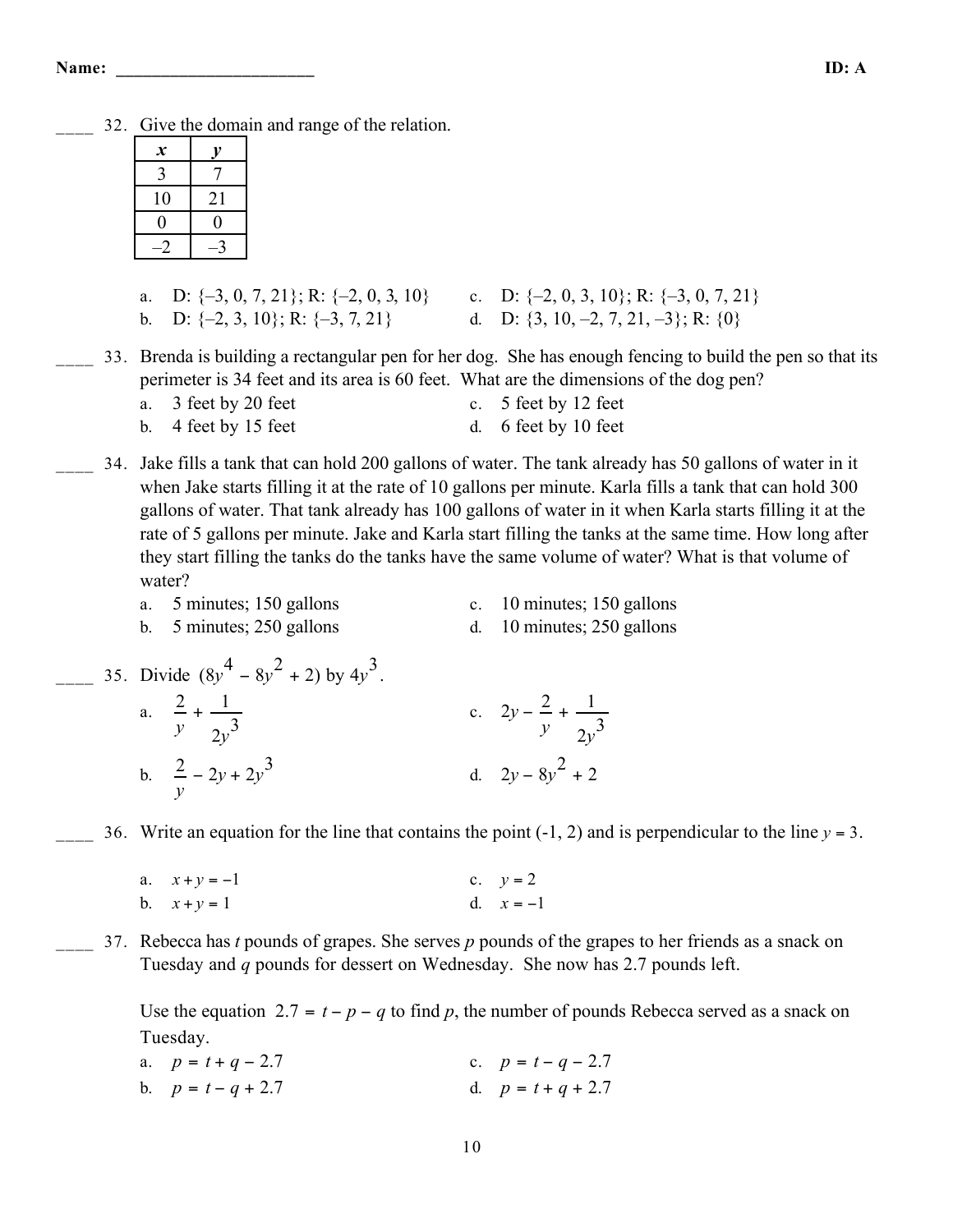\_\_\_\_ 38. A patio will be built in the shape of a trapezoid. The bases of the trapezoid will measure 14.5 ft and 22.5 ft. What is the minimum height of the trapezoid if the patio is to have an area of no less than 259 sq ft?

- a. 3.5 ft c. 14 ft b. 7 ft d. 18.5 ft
- \_\_\_\_ 39. What are the missing exponent and coefficient in the equation below? Give the missing exponent first.

$$
2(3m5)2 = ?m-10
$$
  
a. -5; -30  
b. -2; -18  
c. -2;  $\frac{2}{9}$   
d. -2;  $-\frac{2}{9}$ 

- \_\_\_\_ 40. Multiply. Write the product in simplest form.
	- $\sqrt{2}$  +  $\sqrt{5}$  $\left(\sqrt{2}+\sqrt{5}\right)$  $\left.\rule{0pt}{12pt}\right)$ a.  $2 + \sqrt{10}$ <br>b.  $\sqrt{4} + \sqrt{10}$ c.  $\sqrt{14}$ <br>d.  $2\sqrt{2} + 2\sqrt{5}$
- \_\_\_\_ 41. Pierre needs to simplify the expression below before he substitutes values for *x* and *y*.

$$
\frac{x^{16}y^{9}+x^{6}y^{2}}{x^{2}y^{2}}
$$

If  $x \neq 0$  and  $y \neq 0$ , which of the following is a simplified version of the expression above?

a.  $x^{14}y^7 + x^6y^2$ c.  $x^{18}y^8$ b.  $x^{14}y^7 + x^4$ *y* d.  $x^{20}y^9$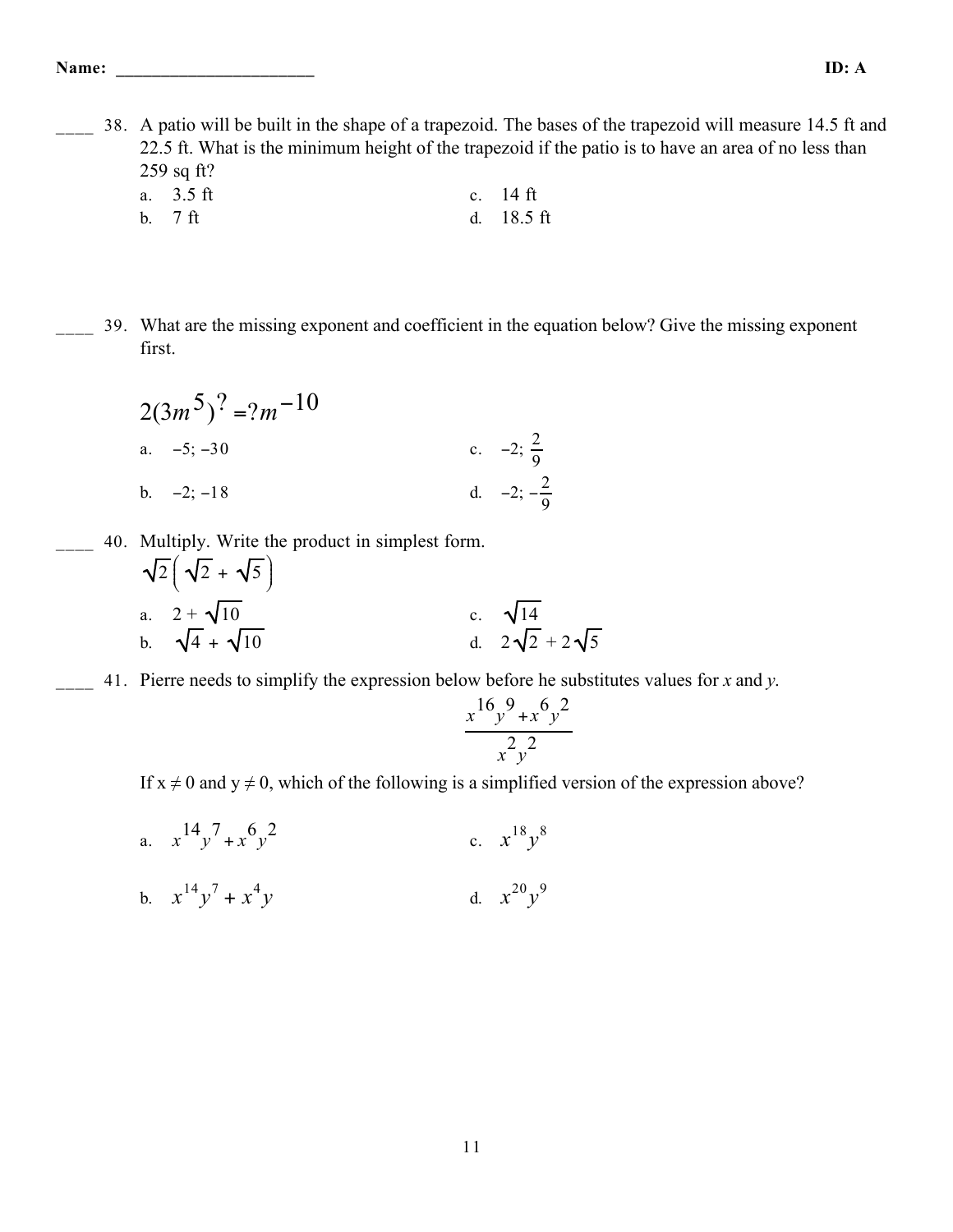\_\_\_\_ 42. You are painting the walls in your bedroom and have determined that since you have to paint two coats, one gallon of paint will cover 200 square feet. Which input/output (I/O) model correctly displays the domain and range of this situation where *f*, the number of square feet that can be painted is a function of *g*, the number of gallons of paint purchased?

### **I/O Model 1**

| $\sim$ $\sim$ $\sim$ $\sim$ $\sim$ $\sim$ |     |                 |                 |         |     |  |  |  |
|-------------------------------------------|-----|-----------------|-----------------|---------|-----|--|--|--|
| input                                     |     |                 |                 |         |     |  |  |  |
| output                                    | 200 | $\Omega$<br>tVV | 00 <sub>c</sub> | $800\,$ | 000 |  |  |  |

### **I/O Model 2**

| <sub>1</sub> nput | 200 | $\Omega$<br>tvu | 600 | 800 | 1000 |
|-------------------|-----|-----------------|-----|-----|------|
| output            |     |                 | - - |     |      |

### **I/O Model 3**

| <sub>1</sub> nput | 100 | 200 | 300 | $\Omega$<br>ப<br>ŀUU | 500 |
|-------------------|-----|-----|-----|----------------------|-----|
| output            |     |     |     |                      |     |

## **I/O Model 4**

| <i>s</i> input |    |     |     |     |     |
|----------------|----|-----|-----|-----|-----|
| output         | 00 | 200 | 300 | 400 | 500 |

- a. I/O Model 1
- b. I/O Model 2
- c. I/O Model 4
- d. I/O Model 3

\_\_\_\_ 43. A company distributes its product by train and by truck. The cost of distributing by train can be modeled as  $-0.09x^2 + 34x - 100$ , and the cost of distributing by trucks can be modeled as

 $-0.04x<sup>2</sup> + 22x - 175$ , where *x* is the number of tons of product distributed. Write a polynomial that represents the difference between the cost of distributing by train and the cost of distributing by trucks.

- a.  $-0.05x^2 + 56x 275$  c.  $-0.05x^2 + 12x + 75$ b.  $-0.13x^2$ +  $12x - 275$  d.  $-0.05x^2 + 12x - 275$
- \_\_\_\_ 44. A cable company charges \$35 to begin service and \$20 per month. Which rule represents the total charge for *x* months of service?

| a. $y = 35x + 20$ | c. $y = 20(35)x$    |
|-------------------|---------------------|
| b. $y = 20x + 35$ | d. $y = (35 + 20)x$ |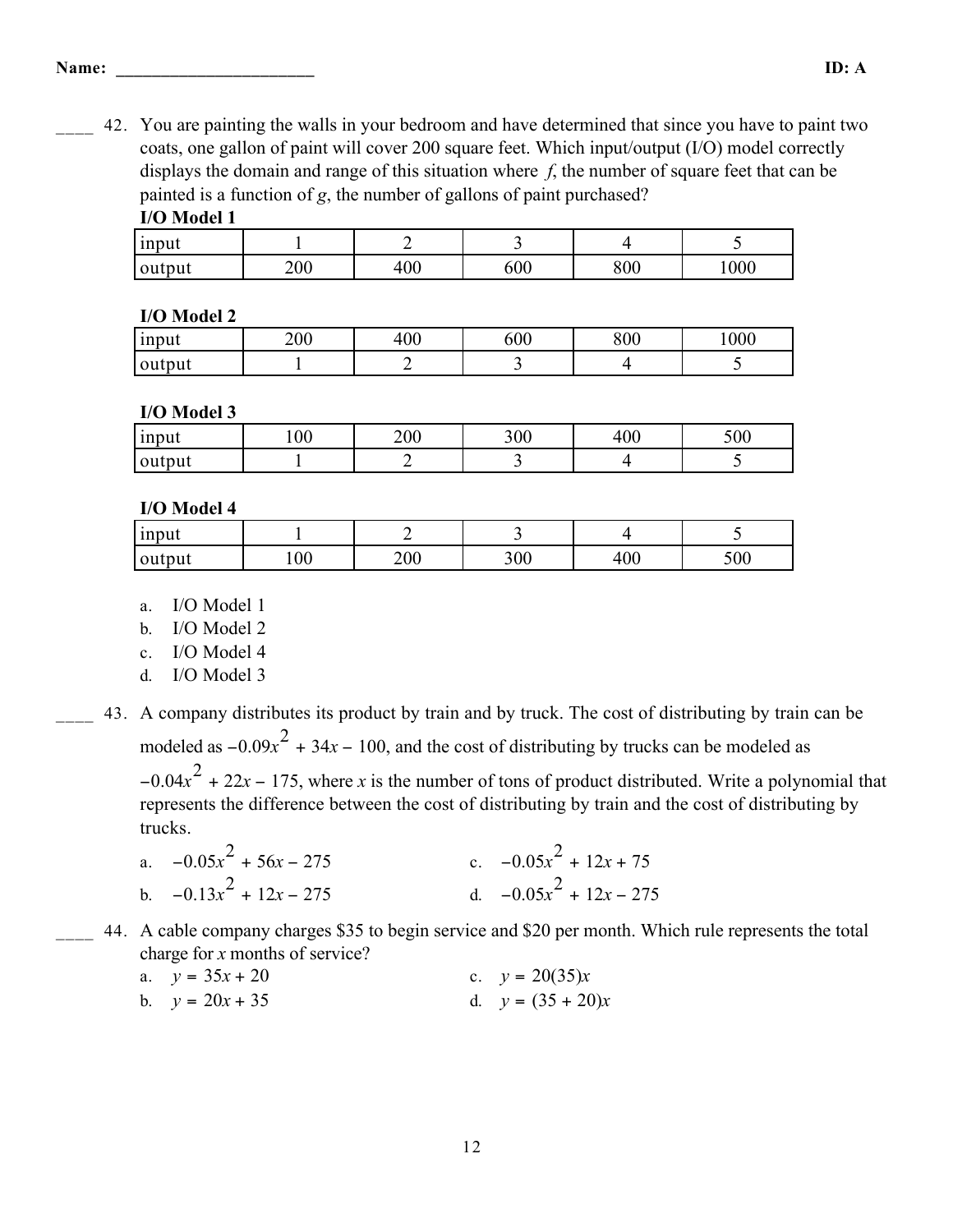\_\_\_\_ 45. *ABCD* is a parallelogram.



What is the equation of the line containing  $\overline{CD}$  ?

- a.  $5x + 2y = 2$ b.  $y = \frac{2}{5}x + 1$ c.  $2x - 5y = 2$ d.  $2x + 5y = 2$
- 46. Graph the line described by the equation  $4x 4y = 8$ .

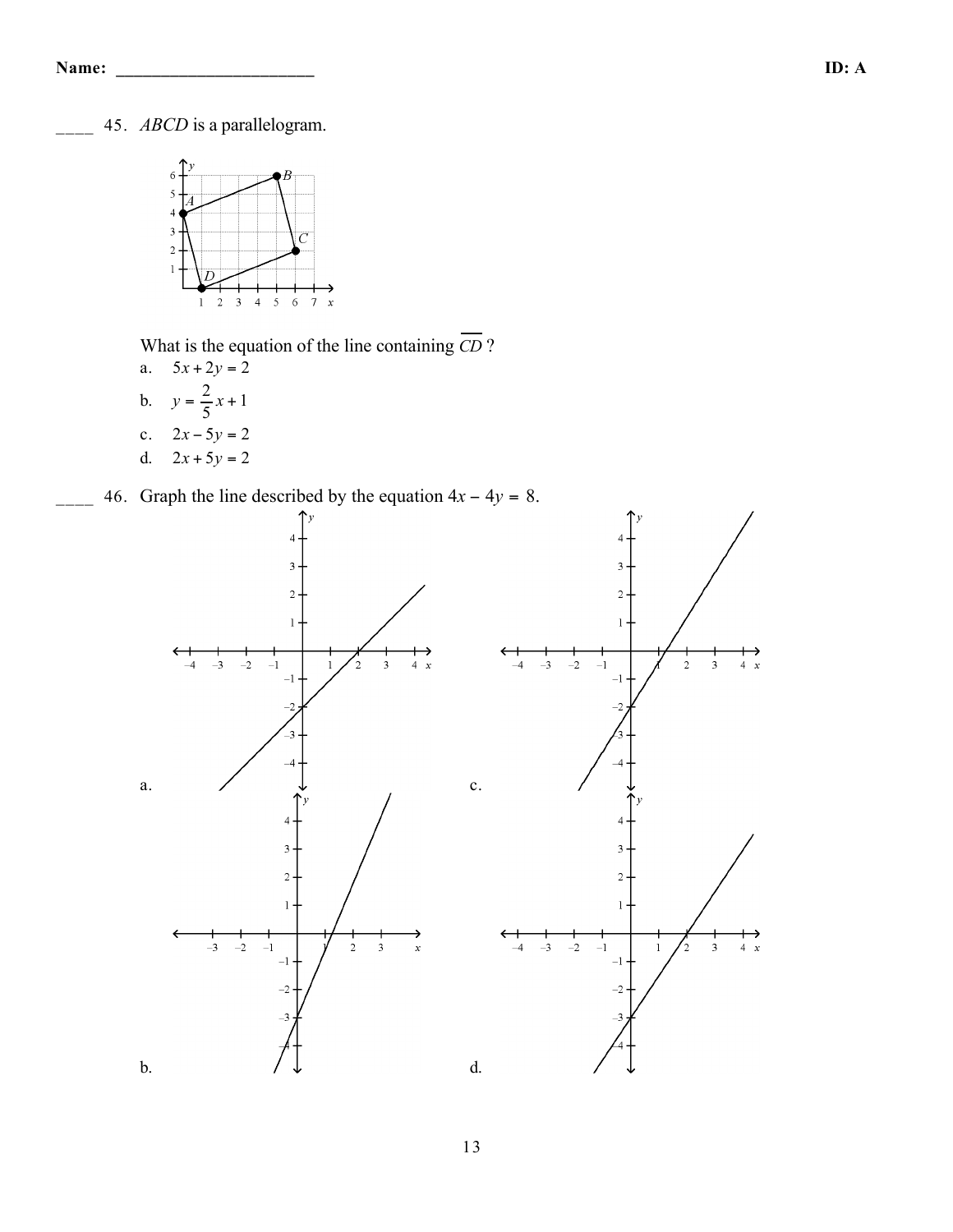\_\_\_\_ 47. Miguel has \$85 saved and wants to buy DVDs, which cost \$8.50 per DVD. The linear equation  $y = -8.50x + 85$  represents the number of dollars *y* remaining from his savings after *x* DVDs have been purchased. Graph the equation and explain the meaning of the slope as a rate of change.

d.



The slope means that Miguel spends \$8.50 from his savings for every DVD he buys. The slope is negative, because the amount in his savings is decreasing.



The slope means that Miguel spends \$8.50 from his savings for every DVD he buys. The slope is positive, because the amount Miguel is spending is increasing.



The slope means that Miguel spends \$7.50 from his savings for every DVD he buys. The slope is negative, because the amount Miguel is spending is increasing.

b.

a.



The slope means that Miguel spends \$8.50 from his savings for every DVD he buys. The slope is positive, because the amount Miguel is spending is increasing.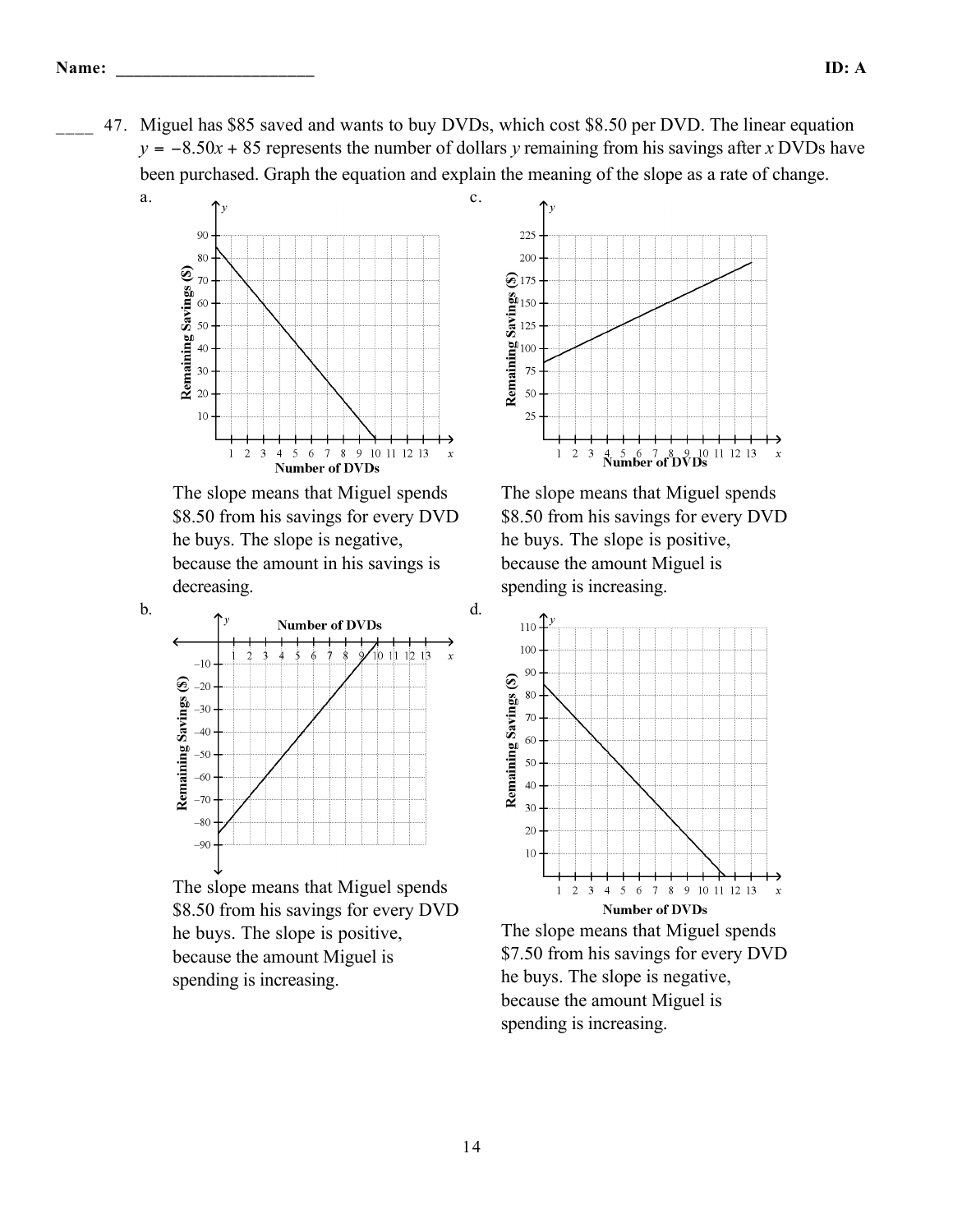48. Jennifer is a car saleswoman. She is paid a salary of \$2000 per month plus \$300 for each car that she sells. Her monthly salary can be modeled by the equation  $f(x) = 300x + 2000$  where *x* is the number of cars sold. Which of the following is a graph that represents this situation?



49. Which inequality is shown by the graph below?

a. 
$$
-2 \le w \le 3
$$
  
\nb.  $-2 < w \le 3$   
\nc.  $w \ge 3$  and  $w < -2$   
\nd.  $-2 > w \ge 3$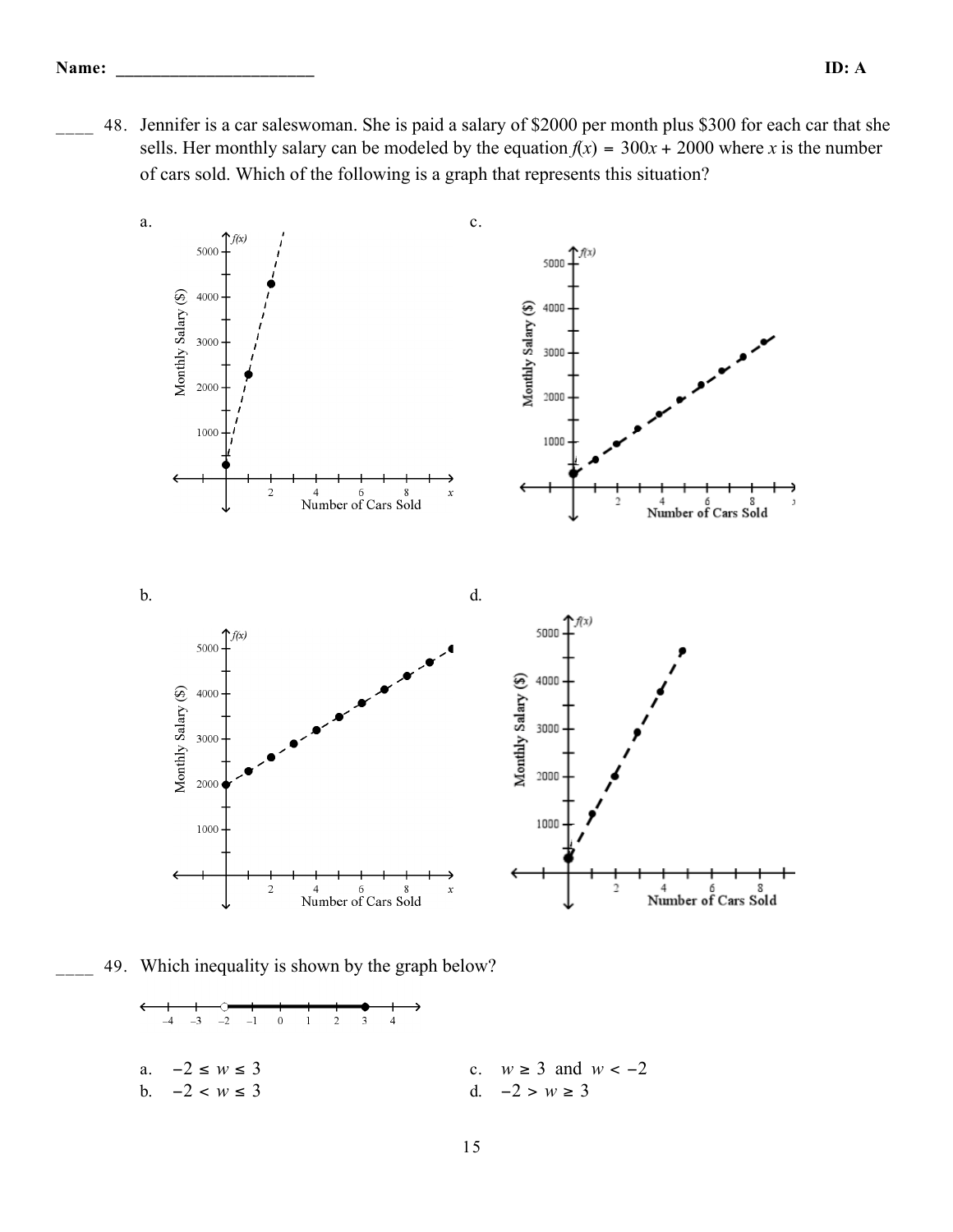\_\_\_\_ 50. Solve 8.7 = 3.5*y* − 2.5(5.4 − 6*y*). a.  $-3$  c. 1.2 b.  $-1.2$  d. 2

 $\frac{1}{2}$  51. A baker has 16 cups of chocolate chips. His recipe for chocolate chip cookies calls for  $1\frac{1}{2}$  cups of

chocolate chips per batch. Which inequality can be solved to find *b*, the number of batches of chocolate chip cookies the baker can make?

a. *b* 16  $< 1\frac{1}{2}$ 2 c.  $1\frac{1}{2}$ 2  $b > 16$ b.  $\frac{b}{b}$ 16  $\leq 1\frac{1}{2}$ 2 d.  $1\frac{1}{2}$ 2  $b \leq 16$ 

52. The trajectory of a model rocket launched from a rocket launcher on the ground at an angle of 50 degrees with an initial speed of 55 meters per second can be modeled by the parabola:  $f(x) = 1.19x 0.0039x<sup>2</sup>$ , where the *x*-axis is the ground. Find the height of the highest point of the trajectory and the horizontal distance the model rocket travels before hitting the ground.

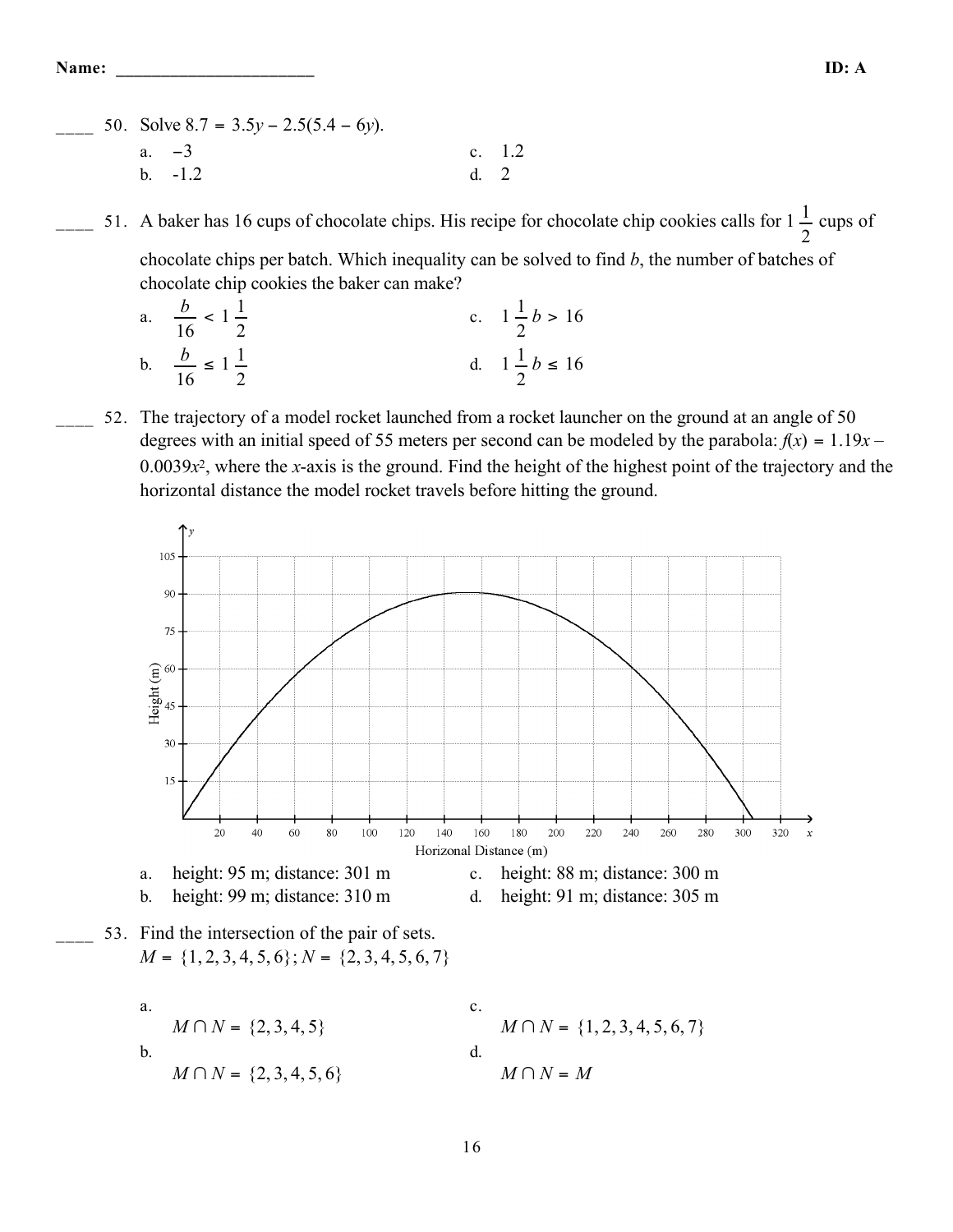$\sim$  54. A strip of uniform width is to be added to all four sides of a 9 ft. by 12 ft. rectangle to form a new rectangle of area 180 square feet. How wide is the strip?



- a. 1.5 feet c. 3 feet
- b. 2 feet d. 6 feet
-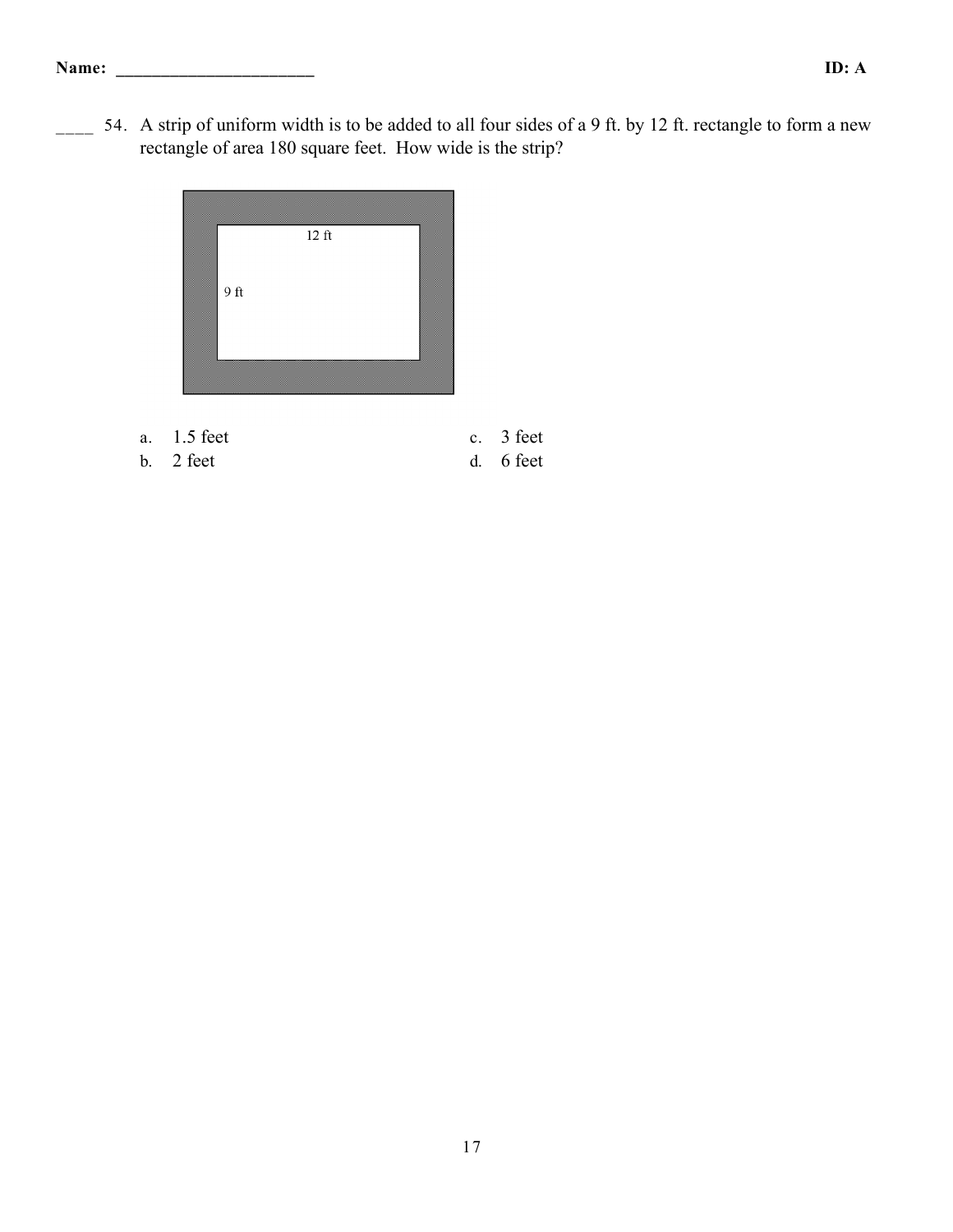55. Determine which of the following graphs represent a function.



- a. None of the graphs are functions. c. Graphs A and B are functions.
- 
- 
- b. Graph B is a function. d. Graphs B and C are functions.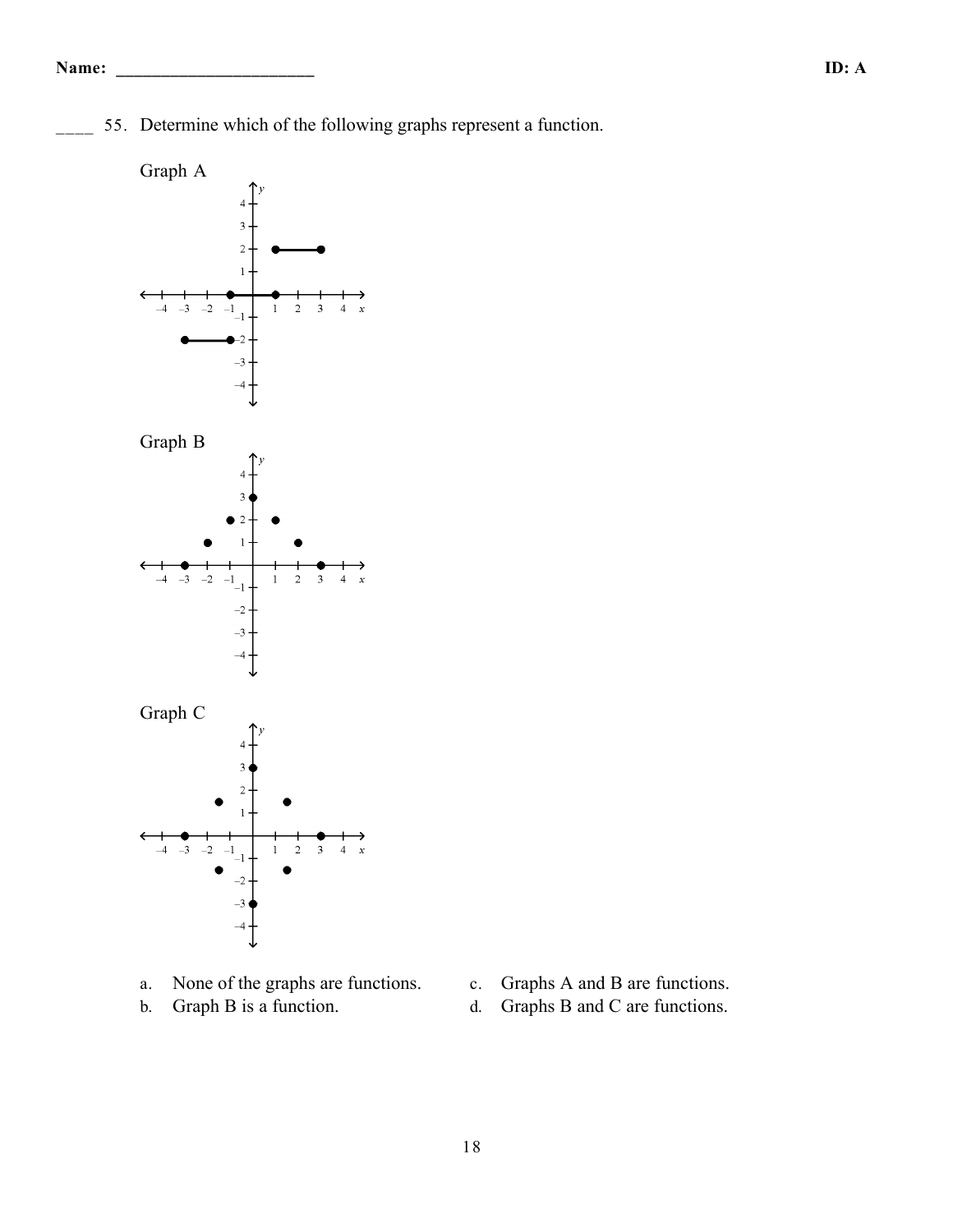# **Algebra EOC Practice Test #4 Answer Section**

# **MULTIPLE CHOICE**

| ANS:        | B             | PTS:<br>$\mathbf{1}$ | STA: | MA.912.A.2.3       |
|-------------|---------------|----------------------|------|--------------------|
| ANS:<br>2.  | B             | PTS:<br>$\mathbf{1}$ | STA: | MA.912.D.7.2       |
| 3.<br>ANS:  | A             | PTS:<br>$\mathbf{1}$ |      | STA: MA.912.A.4.2  |
| 4.<br>ANS:  | D             | $\mathbf{1}$<br>PTS: |      | STA: MA.912.A.3.9  |
| 5.<br>ANS:  | D             | PTS:<br>$\mathbf{1}$ | STA: | MA.912.D.7.2       |
| 6.<br>ANS:  | B             | PTS:<br>$\mathbf{1}$ | STA: | MA.912.D.7.1       |
| ANS:        | $\mathbf{A}$  | $\mathbf{1}$<br>PTS: | STA: | MA.912.A.3.11      |
| 8.<br>ANS:  | B             | PTS:<br>$\mathbf{1}$ | STA: | MA.912.A.3.3       |
| 9.<br>ANS:  | D             | PTS:<br>$\mathbf{1}$ |      | STA: MA.912.A.4.2  |
| 10.<br>ANS: | B             | $\mathbf{1}$<br>PTS: |      | STA: MA.912.A.3.8  |
| ANS:        | $\mathcal{C}$ | PTS:<br>$\mathbf{1}$ | STA: | MA.912.A.3.11      |
| ANS:        | $\mathcal{C}$ | PTS:<br>$\mathbf{1}$ | STA: | MA.912.A.3.2       |
| 13.<br>ANS: | B             | $\mathbf{1}$<br>PTS: | STA: | MA.912.A.7.1       |
| 14.<br>ANS: | D             | PTS:<br>$\mathbf{1}$ | STA: | MA.912.A.4.1       |
| 15.<br>ANS: | A             | PTS:<br>$\mathbf{1}$ |      | STA: MA.912.D.7.2  |
| 16.<br>ANS: | D             | $\mathbf{1}$<br>PTS: |      | STA: MA.912.A.7.8  |
| ANS:        | A             | PTS:<br>$\mathbf{1}$ | STA: | MA.912.A.3.9       |
| ANS:        | $\mathcal{C}$ | PTS:<br>$\mathbf{1}$ | STA: | MA.912.A.5.4       |
| 19.<br>ANS: | $\mathcal{C}$ | $\mathbf{1}$<br>PTS: | STA: | MA.912.A.4.3       |
| 20.<br>ANS: | $\mathcal{C}$ | PTS:<br>$\mathbf{1}$ | STA: | MA.912.A.5.4       |
| 21.<br>ANS: | A             | PTS:<br>$\mathbf{1}$ |      | STA: MA.912.A.4.3  |
| 22.<br>ANS: | B             | $\mathbf{1}$<br>PTS: |      | STA: MA.912.A.3.15 |
| 23.<br>ANS: | $\mathcal{C}$ | PTS:<br>$\mathbf{1}$ | STA: | MA.912.A.6.2       |
| ANS:        | A             | PTS:<br>$\mathbf{1}$ | STA: | MA.912.A.3.15      |
| ANS:        | D             | $\mathbf{1}$<br>PTS: | STA: | MA.912.A.4.3       |
| 26.<br>ANS: | B             | PTS:<br>$\mathbf{1}$ | STA: | MA.912.A.3.10      |
| ANS:        | B             | PTS:<br>$\mathbf{1}$ | STA: | MA.912.A.3.4       |
| 28.<br>ANS: | B             | $\mathbf{1}$<br>PTS: | STA: | MA.912.A.4.4       |
| 29.<br>ANS: | D             | PTS:<br>$\mathbf{1}$ | STA: | MA.912.A.2.3       |
| ANS:        | $\mathcal{C}$ | PTS:<br>$\mathbf{1}$ | STA: | MA.912.A.3.5       |
| ANS:        | $\mathcal{C}$ | PTS:<br>$\mathbf{1}$ |      | STA: MA.912.A.3.9  |
| ANS:        | $\mathcal{C}$ | PTS:<br>$\mathbf{1}$ |      | STA: MA.912.A.2.4  |
|             | $\mathcal{C}$ | PTS: 1               | STA: | MA.912.A.7.8       |
| 34.<br>ANS: | $\mathcal{C}$ | PTS:<br>$\mathbf{1}$ | STA: | MA.912.A.3.15      |
| ANS:<br>35. | $\mathcal{C}$ | PTS:<br>1            |      | STA: MA.912.A.4.4  |
| 36.<br>ANS: | D             | PTS:<br>$\mathbf{1}$ |      | STA: MA.912.A.3.10 |
| ANS:        | $\mathcal{C}$ | $\mathbf{1}$<br>PTS: |      | STA: MA.912.A.3.3  |
| ANS:        | $\mathcal{C}$ | PTS:<br>$\mathbf{1}$ | STA: | MA.912.A.3.5       |
| ANS:        | $\mathcal{C}$ | PTS:<br>$\mathbf{1}$ | STA: | MA.912.A.4.1       |
|             |               | 33. ANS:             |      |                    |